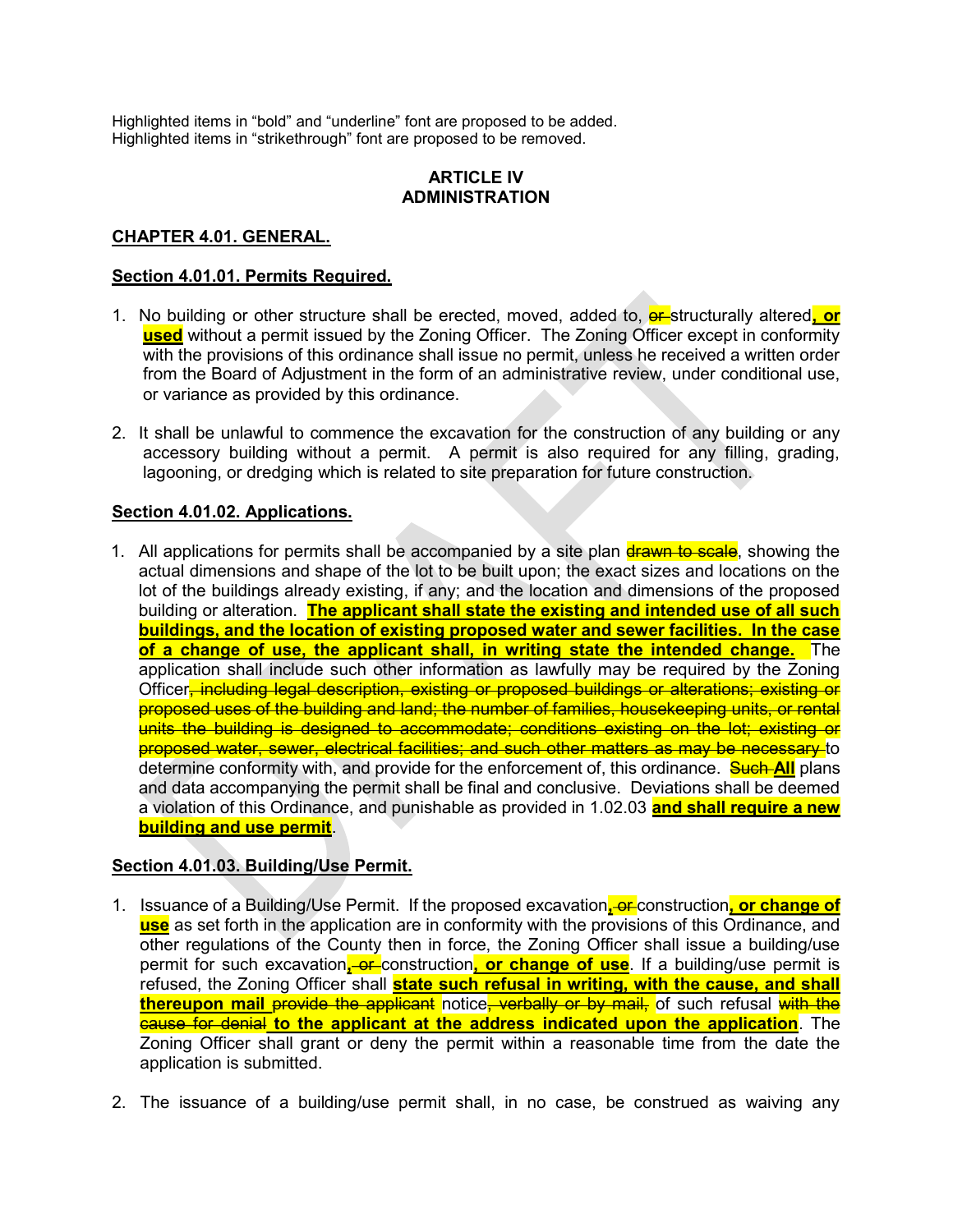provisions of this Ordinance. If the work described in any building permit has not been substantially completed within six (6) months of the date of issuance thereof, said permit shall expire and be cancelled by the Zoning Officer and written notice thereof shall be given to the persons affected, together with notice that further work as described in the canceled permit shall not proceed unless and until a new building/use permit has been issued. If substantial progress has been made within six (6) months from the issuance of the permit but has not been completed, the Zoning Officer may extend the building/use permit and additional six (6) months. A six (6) month extension may be granted one (1) time for a given building/use permit upon request of the applicant. Unless otherwise allowed by this Ordinance, in no instance shall the zoning officer authorize a building/use permit to expire greater than one (1) year from its original issue date.

# Section 4.01.04. Permits Displayed.

1. Permits Displayed. It shall be unlawful to commence work until the building permit is displayed in a conspicuous place visible from public right-of-way. The permit shall be placed upon the premises at all times from the beginning until the completion of such construction, alteration, repair, occupancy or change of use.

# Section 4.01.05. Fees.

- 1. The Board of County Commissioners shall, by resolution, establish a schedule of fees, charges, and expenses and a collection procedure for building permits, certificates of zoning compliance, appeals, and other matters pertaining to this Ordinance. The schedule of fees shall be posted in the office of the Zoning Officer and may be altered or amended only by the Board of County Commissioners.
- 2. Until all applicable fees, charges, and expenses have been paid in full, no **decision action** shall be **taken made** on any application or appeal.

# CHAPTER 4.02. ZONING OFFICER.

# Section 4.02.01. Zoning Officer.

1. The provisions of this Ordinance shall be administered and enforced by a County Zoning Officer appointed by the Board of County Commissioners, who shall have the power to make inspection of buildings or premises necessary to carry out his duties in the enforcement of this Ordinance.

# Section 4.02.02. Duties.

The powers and duties of the Zoning Officer shall be as follows:

- 1. Issue all building/use permits and make and maintain records thereof.
- 2. Conduct inspections of buildings, structures, and the use of land to determine compliance with this Ordinance.
- 3. Notify in writing persons responsible for violations, indicating the nature of the violation and ordering action necessary to correct.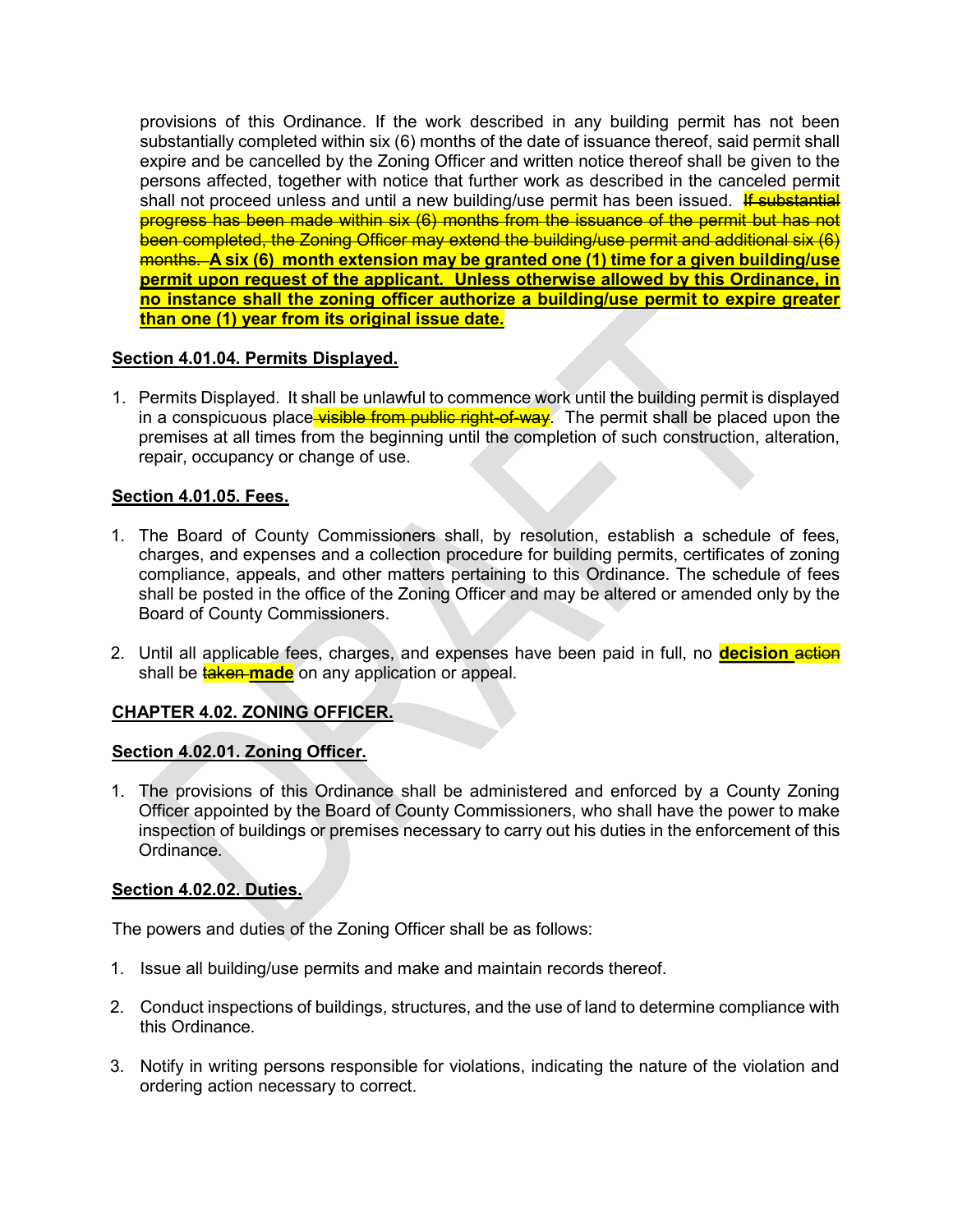- 4. Order discontinuance of illegal use of land, buildings, or structures; removal of illegal buildings or structures or of illegal additions; alterations or structural changes; discontinuance of any illegal work being done; or shall take any other action authorized by this Ordinance to ensure compliance with or to prevent violation of its provisions.
- 5. Revoke any permit, which was unlawfully issued, or any permit wherein defective work has been performed, and when such work has not been corrected within ninety (90) days of notification.
- 6. Maintain permanent and current records of this regulation, including, but not limited to, all maps, amendments, variances, appeals, and applications.
- 7. Prepare documents, easements, letters of assurance, waivers, etc. as required by this Ordinance, or at the direction of the Codington County Planning Commission and/or the Codington County Board of Adjustment and/or Codington County Commissioners.
- 8. Provide public information relative to all matters arising out of this Ordinance.
- 9. Forward to the Planning Commission all plats and/or applications for amendments to this Ordinance.
- 10. Forward to the Board of Adjustment, applications for appeals, conditional uses, variances, or other matters on which the Board of Adjustment is required to pass under this ordinance.
- 11. Initiate, direct, and review, from time to time, a study of the provisions of this ordinance, and to make such reports available to the Planning Commission.
- 12. The Zoning Officer shall receive applications required under this ordinance, specifically but not limited to Building Permits, Conditional Uses, Variances, and Zoning Amendments.
	- a. For building/use permits and permitted special use permits, the Zoning Officer shall approve the application only in accordance with the provisions of the County's Zoning Ordinance.
	- b. For Conditional Uses and Variances, the Zoning Officer shall review the application, and shall make recommendations regarding said application to the Board of Adjustment.
	- c. For Zoning Amendments, the Zoning Officer shall review the application, and shall make recommendations regarding said application to the Planning Commission and Board of County Commissioners.

# Section 4.02.03. PROCEDURES FOR APPROVAL OF PERMITTED SPECIAL USE PERMIT

1. The Permitted Special Use procedure is an administrative review process, where the Zoning Officer shall have the power to review an application for conformance with the applicable standards and approval criteria and issue a Permitted Special Use permit. Requests for permitted special uses may be granted if it has been determined that the prescribed conditions for a specific use have been met or assurance has been provided that the conditions will be met. If any of the performance standards cannot be met, the applicant may apply to variance from the specific standard. A Permitted Special Use Permit shall not be granted unless and until: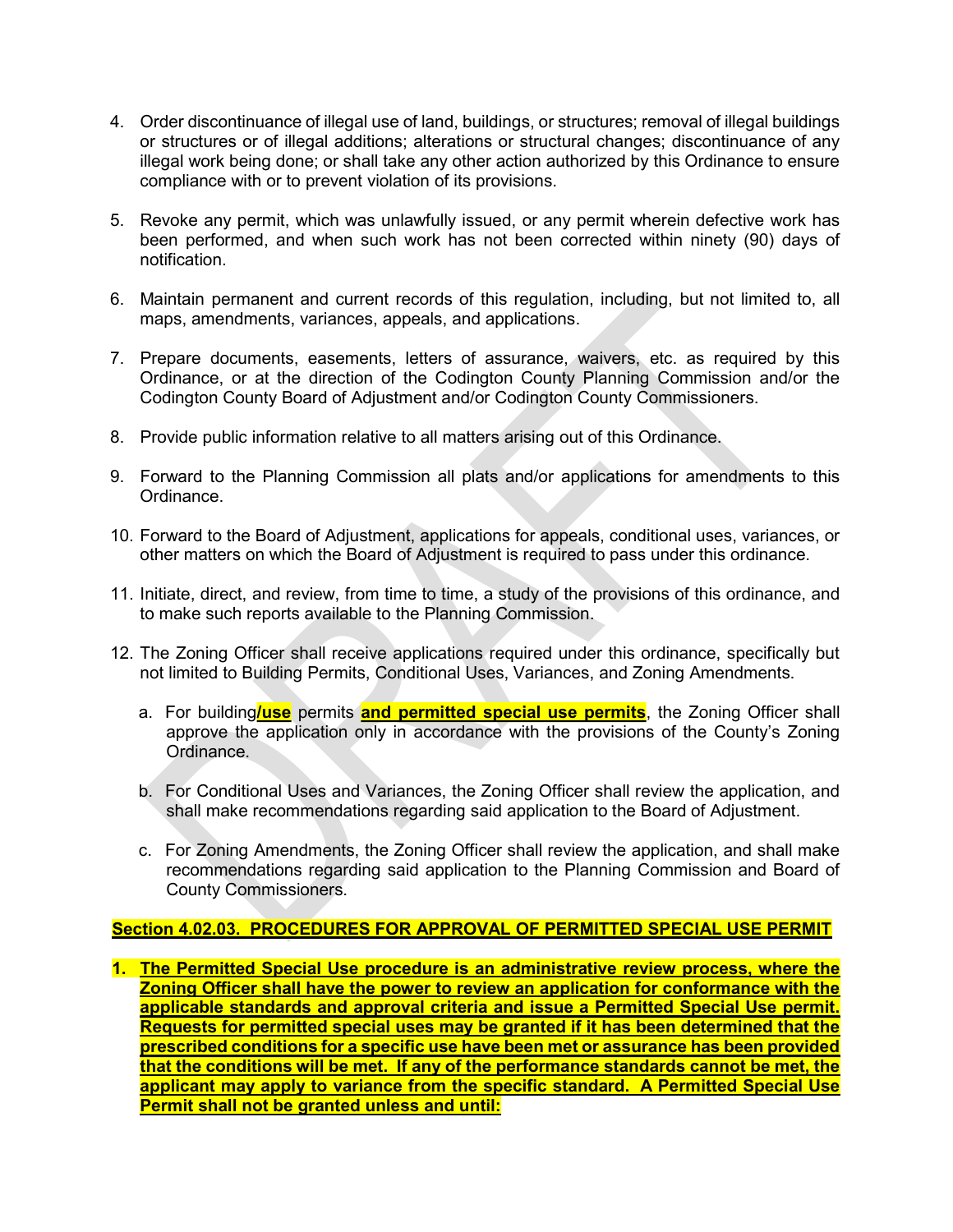- a. A written application for a permitted special use is submitted, indicating the section of this Ordinance under which the permitted special use is sought and stating the grounds on which it is requested.
- b. The Zoning Officer shall review the application for conformance with this ordinance.
- c. If the application does not meet all of the performance standards for the Permitted Special Use, or the applicant fails to meet any of the prescribed conditions or safeguards; the Zoning Officer shall determine that the application is not in conformance with Section 4.02.03 and appropriate Permitted Special Use Standards. The applicant may then apply for a variance from the applicable requirement as allowed for in Section 4.05.02, or appeal the decision of the Zoning Officer as described in Section 4.04.06
- d. If the Zoning Officer determines that the application is in conformance with the prescribed performance standards, the Zoning Officer shall make written findings certifying compliance with the specific standards governing the specific Permitted Special Use Permit and that satisfactory provisions and arrangements have been made concerning the prescribed conditions for the specific Permitted Special Use Permit. The Zoning Officer shall then issue the Permitted Special Use Permit subject to the applicant agreeing to any conditions prescribed by this ordinance or the zoning officer for the Specific Permitted Special Use Permit.
- e. The Zoning Officer shall publish notice in a newspaper of general circulation in the area affected that the Permitted Special Use Permit has been issued prior to the meeting at which the Zoning Officer reports the issuance of the Permitted Special Use Permit to the Board of Adjustment.
- f. The Zoning Officer shall report the issuance of the Permitted Special Use Permit to the Board of Adjustment at a regularly scheduled meeting where the Board's designee will sign the letter of assurance if applicable.
- g. The Zoning Officer shall then issue any other associated building/use permits.

# Section 4.02.034. Right of Entry.

Whenever necessary to make an inspection to enforce any of the provisions of this regulation, or whenever the Zoning Officer or an authorized representative has reasonable cause to believe that there exists in any building or upon any premises a regulation violation, the Zoning Officer or an authorized representative may enter such building or premises at all reasonable times to inspect the same or to perform any duty imposed upon the Zoning Officer by this ordinance, provided that if such building or premises be occupied, they shall first present proper credentials and request entry; and if such building or premises be unoccupied, they shall first make a reasonable effort to locate the owner or other persons having charge or control of the building or premises and request entry. If such entry is refused, the Zoning Officer or an authorized representative shall have recourse to every remedy provided by law to secure entry.

When the Zoning Officer or an authorized representative shall have first obtained a proper inspection warrant or other remedy provided by law to secure entry, no owner or occupant or any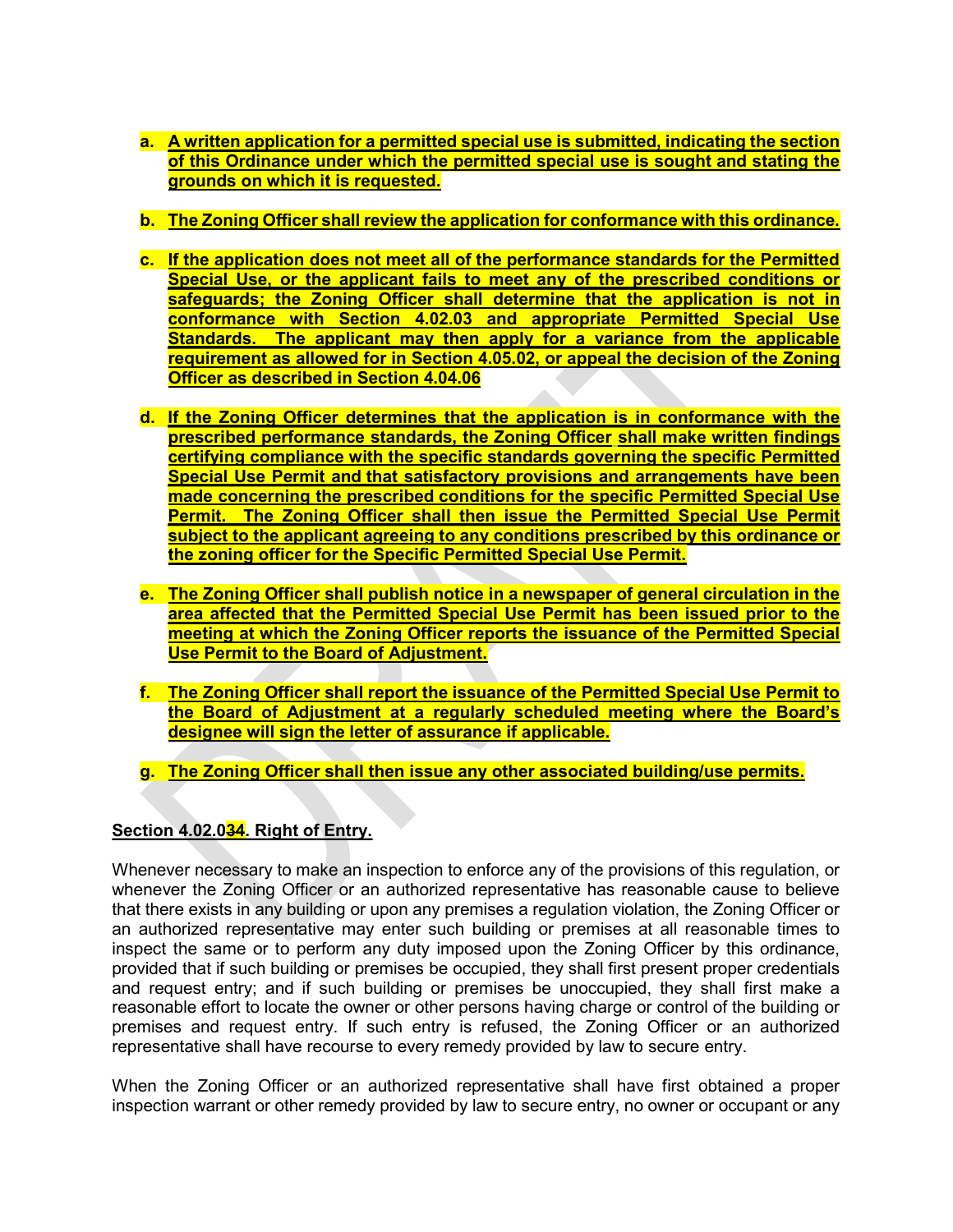other persons having charge, care or control of any building or premises shall fail or neglect, after proper request is made as herein provided, to promptly permit entry therein by the Zoning Officer or an authorized representative for the purpose of inspection and examination pursuant to this regulation.

# Section 4.02.045. Stop Order

Whenever any work is being done contrary to the provisions of this ordinance, the Zoning Officer may order the work stopped by notice in writing served on any persons engaged in the doing or causing such work to be done, and any such persons shall forthwith stop such work until authorized by the Zoning Officer to proceed with the work.

#### Section 4.02.056. Occupancy Violation.

Whenever any building or structure regulated by this ordinance is being used contrary to the provisions of this ordinance, the Zoning Officer may order such use discontinued and the structure, or portion thereof, vacated by notice served on any person causing such use to be continued. Such persons shall discontinue the use within the time prescribed after receipt of such notice to make the structure, or portion thereof, comply with the requirements of this ordinance.

#### CHAPTER 4.03. PLANNING COMMISSION.

#### Section 4.03.01. Establishment.

1. The Board of County Commissioners shall appoint a Planning Commission of seven (7) members, at least one (1) member of which shall be a member of the Board of County **Commissioners** 

# Section 4.03.02. Term of Office.

1. The term of each of the appointed members of the County Planning Commission shall be for four (4) years. The terms shall be varied so no more than one-third of terms shall expire in the same year. Any appointed member of the county Planning Commission may be removed for cause, after hearing prior to the expiration of the term by a majority vote of the elected members of the Board of County Commissioners. Zoning Officers of the County may be appointed as ex-officio members of the Commission.

#### Section 4.03.03. Meetings of the Planning Commission

1. The Planning Commission shall meet at such times as may be necessary to accomplish the purposes of their duties, but in no event shall they meet less than once every three (3) months.

#### Section 4.03.04. PerDiem and Expenses of Commission

1. Per diem and expenses of the County Planning Commission shall be established by the Board of County Commissioners and paid by the County.

# Section 4.03.05 Duties of Planning Commission

The Planning Commission shall have the following duties: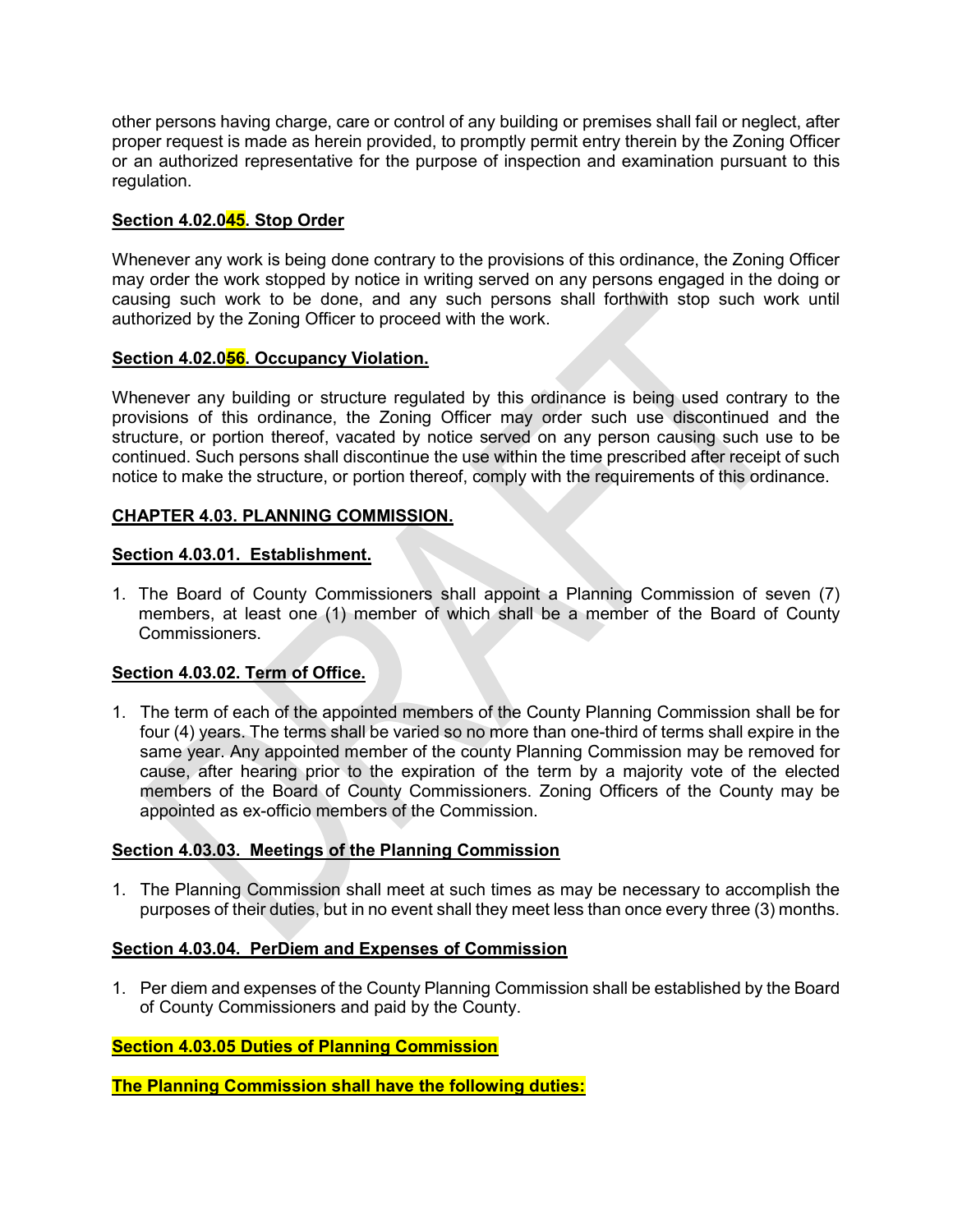### 1. Comprehensive Land Use Plan:

The Planning Commission may prepare, or cause to be prepared, a comprehensive plan for the county including those municipalities within the county which are either unincorporated or which have requested by resolution of the governing board of such municipality to be included. Upon preparation the Planning Commission shall make recommendation to the Board of County Commissioners subject to SDCL11-2-18.

# 2. Zoning Ordinance:

To develop and recommend a zoning ordinance, in accordance with the Plan, for the regulation of the height, area, bulk, location, and use of private and public structures and premises, and of population density as may be provided by SDCL 11-2-13 and 11- 2-14. Upon preparation the Planning Commission shall make recommendation to the Board of County Commissioners subject to SDCL11-2-18.

#### 3. Subdivision:

- a. To develop and recommend regulations governing the subdivision of land within Codington County.
- b. To review proposals for subdivision to determine whether such subdivisions comply with the subdivision ordinance of Codington County and make recommendation to the Board of County Commissioners relating to the approval of subdivisions.
- 4. Amendments:

The Planning Commission may from time to time propose and make recommendation on amendments to the comprehensive land use plan, zoning ordinance, and subdivision regulations subject to SDCL 11-2-28.

Section 4.03.06. Procedures for Meetings.

- 1. The members of the Planning Commission shall select one (1) of their members as Chairperson and another as Vice-chairperson, who shall act as Chairperson in the Chairperson's absence. Both shall serve one (1) year and until their successors have been selected. Meetings of the Planning Commission shall be held at the call of the Chairperson and at such times as the Commission shall determine.
- 2. The Chairperson, or in his or her absence the acting Chairperson, may administer oaths and compel the attendance of witnesses in order to execute the purposes of this article.
- 3. All meetings of the Planning Commission shall be open to the public and conducted in accordance with the rules established by the Planning Commission. The Planning Commission shall keep minutes of its proceedings and shall keep records of its examinations and other official actions, all of which shall be immediately filed in the Codington County Development Office and shall be public record. The Planning Commission shall keep record in the minutes showing the vote of each member upon each question or if absent or failing to vote, indicating that fact.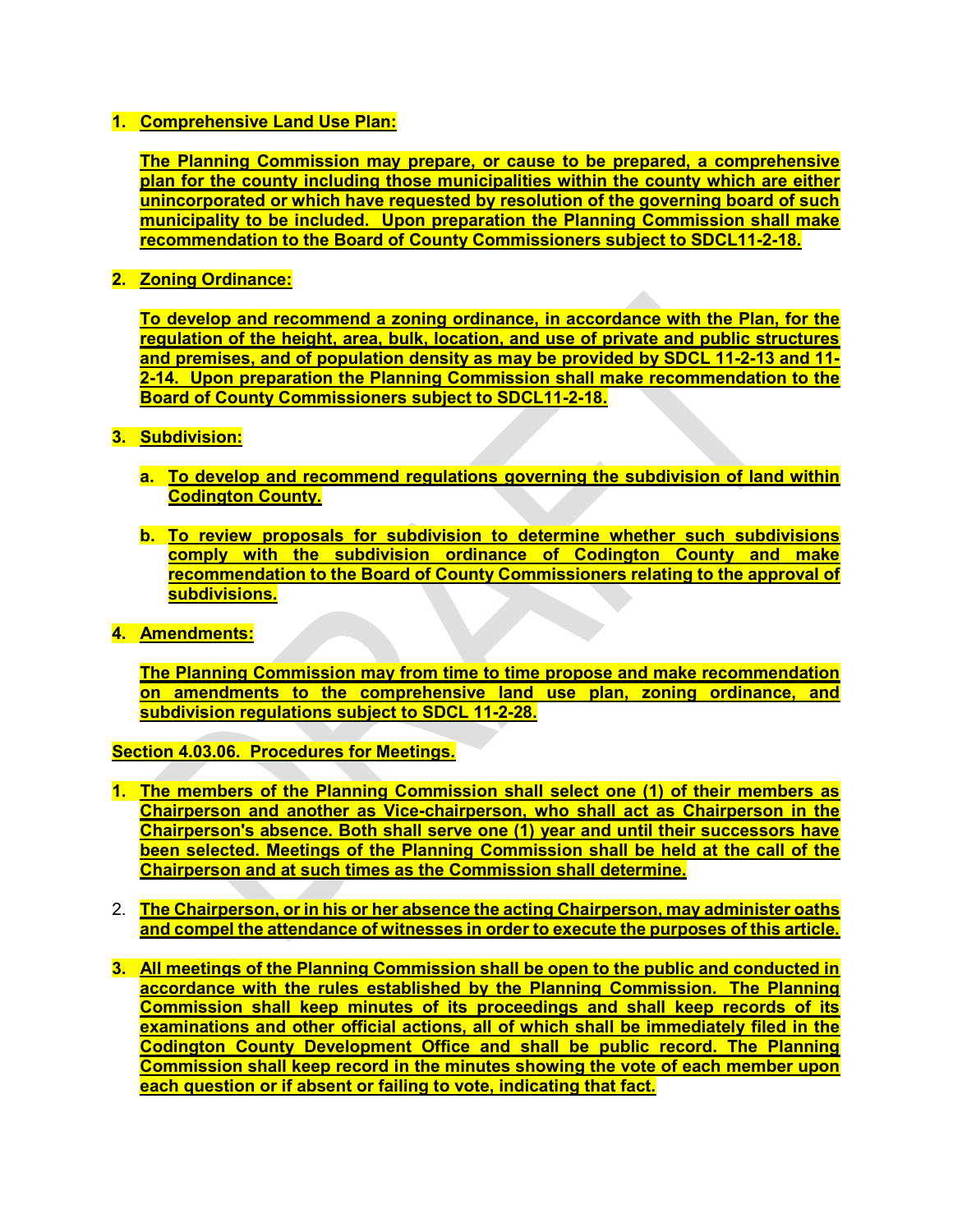4. A simple majority vote of a quorum of members of the Zoning Board in attendance is required to forward a recommendation, pertaining to its duties described in 4.03.05, on to the Board of County Commissioners.

# CHAPTER 4.04. BOARD OF ADJUSTMENT.

### Section 4.04.01 Establishment

Within Codington County outside of incorporated municipalities, the power and jurisdiction related to this article shall be executed by the Board of Adjustment.

1. The Board of Codington County Commissioners shall appoint the Codington County Planning Commission and two (2) **County Commissioners to serve** as alternates to **act as** the Board of Adjustment. If a Planning Commissioner acting as a Board of Adjustment member is unable to attend a meeting, the first alternate, or second alternate, in turn, shall serve in the member's place. Alternates may be appointed for a term of three (3) years.

#### Section 4.04.02. Procedures for Meetings.

- 1. The Board of Adjustment shall adopt rules necessary to the conduct of its affairs and in keeping with the provisions of this Ordinance. Meetings shall be held at the call of the chairman and at such other times as the Board of Adjustment may determine. The chairman, or in his absence the acting chairman, may administer oaths and compel the attendance of witnesses. All meetings shall be open to the public.
- 2. The Board of Adjustment shall keep minutes of its proceedings and shall keep records of its examinations and other official actions, all of which shall be immediately filed in the office of the Zoning Officer and shall be public record. The Board of Adjustment shall keep record in the minutes showing the vote of each member upon each question or if absent or failing to vote, indicating that fact.

# Section 4.04.03. Powers and Duties of the Board.

- 1. The Board of Adjustment shall have the following powers and duties:
	- a. Administrative Review. To hear and decide where it is alleged by the appellant that there is error in any order, requirement, permit decision, determination or refusal made by the Zoning Officer or other administrative officers in the carrying out or enforcement of any provision of this Ordinance, and for interpretation of the Zoning Map.
	- b. Conditional Uses. To hear and decide applications for conditional uses that are specified in this Ordinance and for decisions on any special questions upon which the Board of Adjustment is specifically authorized to pass.
	- c. Variance. To hear and decide applications for variance from the terms of this Ordinance because of unnecessary hardship and to authorize upon appeal in specific cases such variance from the terms of this Ordinance as which will not be contrary to the public interest where, owing to special conditions, a literal enforcement of the provisions of this Ordinance would result in unnecessary hardship.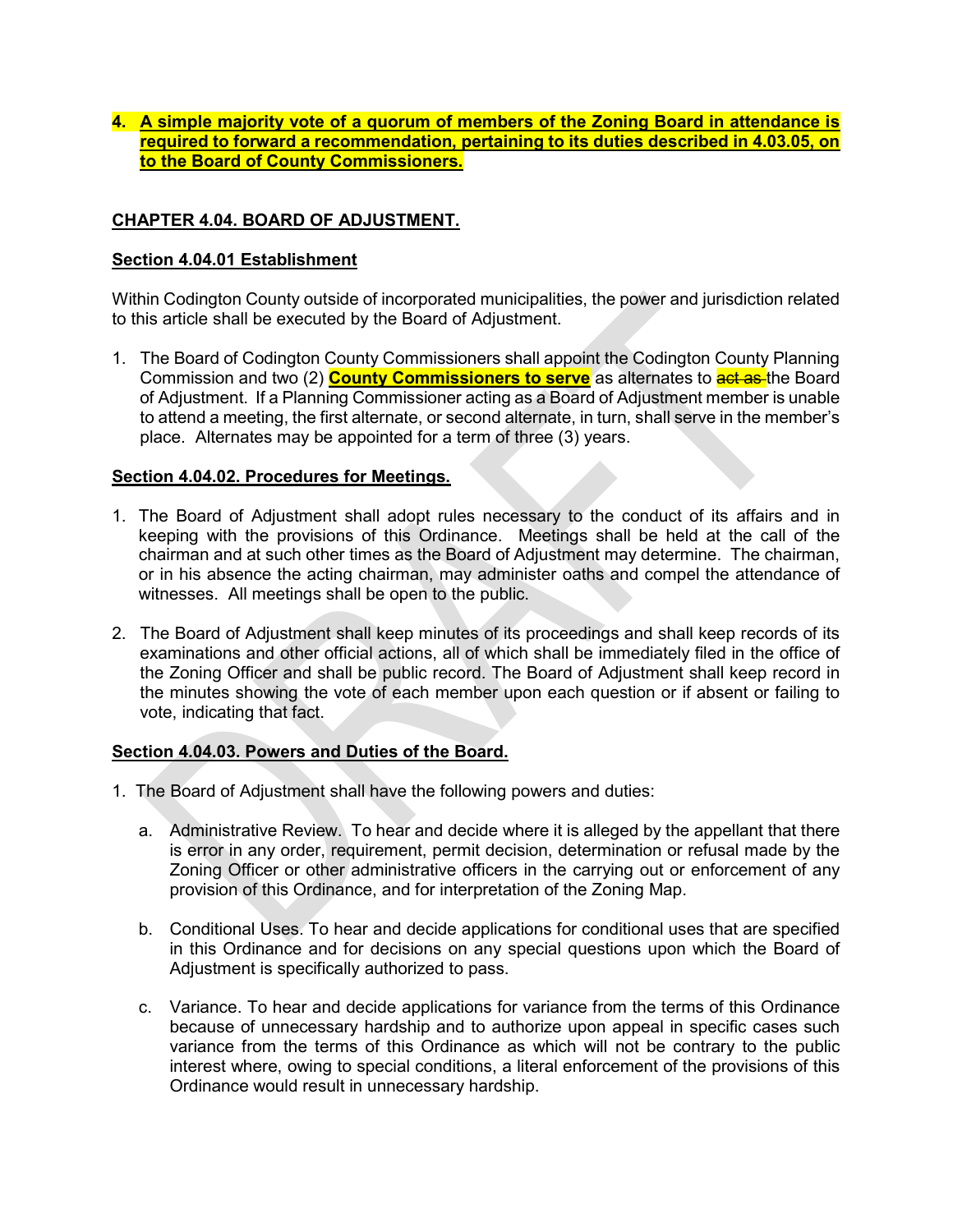# Section 4.04.04. Power and Jurisdiction Relating to Administrative Review.

The Board of Adjustment shall have the power to hear and decide appeals where it is alleged there is error in any order, requirement, decision or determination made by an Zoning Officer or agency based on or made in the enforcement of any zoning regulation or any regulation relating to the location of structures or to interpret any map.

# Section 4.04.05. Board of Adjustment has Powers of Administrative Officer on Appeals: Reversing Decision of Zoning Officer.

- 1. In exercising the above-mentioned powers, the Board of Adjustment may reverse or affirm, wholly or partly, or may modify the order, requirement, decision or determination appeal from, and may make such order, requirement, decision or determination as ought to be made, and to that end shall have all the powers of the Zoning Officer from whom the appeal is taken.
- 2. The concurring vote of two-thirds (2/3) of all members of the Board of Adjustment (five (5) votes) shall be necessary to reverse any order, requirement, decision, or determination of the Zoning Officer, or to decide in favor of the applicant on any matter upon which it is required to pass under this ordinance, or to effect any variation in the application of this ordinance.

# Section 4.04.06. Appeals, Record of Appeal, Hearing and Stays

- 1. It is the intent of this Ordinance that all questions of interpretation and enforcement shall be first presented to the Zoning Officer, and that such questions shall be presented to the Board of Adjustment only on appeal from the decision of the Zoning Officer and that recourse from the decision of the Board of Adjustment shall be to the courts as provided by the laws of the State of South Dakota.
- 2. Appeals An appeal to the Board of Adjustment may be taken by any person aggrieved or by an officer, department, board or bureau of the County affected by any decision of the zoning officer, that is not a ministerial act or other preliminary act to bring an application or matter before the Board of Adjustment for hearing and a final decision. The applicant shall file with the Zoning Officer a notice of appeal specifying the grounds thereof. The Zoning Officer shall forthwith transmit to the Board of Adjustment all papers constituting the record upon which the action appealed from was taken. Such appeal shall be taken within thirty (30) days. All appeals relating to a particular action or property shall be consolidated and heard at the time of the initial appeal.
- 3. An appeal stays all proceedings in furtherance of the action appealed from, **except** ministerial or other preliminary acts necessary to allow consolidated appeals on all matters prior to final decision by the Board of Adjustment, unless the Zoning Officer from whom the appeal is taken certifies to the Board of Adjustment after the notice of appeal shall have been filed with him, that by reason of facts stated in the certificate a stay would, in his opinion, cause imminent peril to life or property.
- 4. In such case, proceedings shall not be stayed otherwise than by a restraining order which may be granted by the Board of Adjustment or by a court of record on application on notice to the office from whom the appeal is taken and on due cause shown.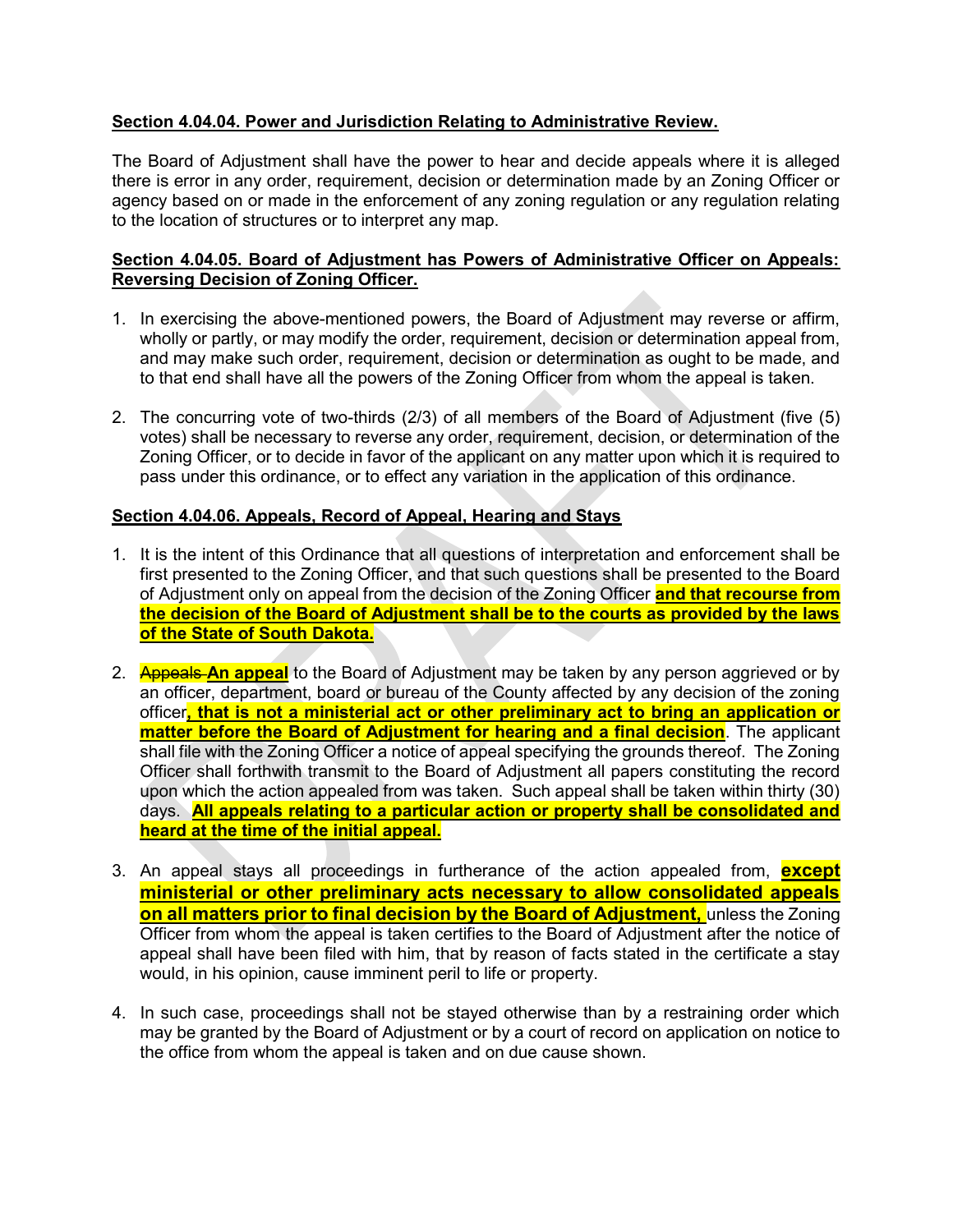5. The Board of Adjustment shall hear and decide, on not less than ten (10) days public notice prior to an affixed time and place for hearing appeals where it is alleged by the appellant that there is error in any order, requirement, permit decision, determination or refusal made by the Zoning Officer or other administrative officers in carrying out the enforcement of any provision of this Ordinance, and for interpretation of the Zoning Map. At the hearing, any party may appear in person or by agent or attorney.

### Section 4.04.07. Duties Of Zoning Officer, Board Of County Commissioners, and Courts On Matters Of Appeal.

It is the intent of this Ordinance that all questions of interpretation and enforcement shall be first presented to the Zoning Officer, and that such questions shall be presented to the Board of Adjustment only on appeal from the decision of the Zoning Officer, and that recourse from the decision of the Board of Adjustment shall be to the courts as provided by the laws of the State of **South Dakota.** 

# Section 4.04.078. Appeals to a Court of Record.

Any person or persons, jointly or severally, aggrieved by any decision of the board of adjustment, or any taxpayer, or any officer, department, board, or bureau of the county, **aggrieved by any** decision of the Board of Adjustment may present to a court of record a petition duly verified, setting forth that the decision is illegal, in whole or in part, specifying the grounds of the illegality. The petition shall be presented to the court within thirty (30) days after the filing of the decision in the office of the Board of Adjustment (office of the Zoning Officer).

# CHAPTER 4.05. PROCEDURES FOR CONDITIONAL USES, VARIANCES, AND ZONING AMENDMENTS.

# Section 4.05.01. Powers and Jurisdiction Relating to Conditional Uses.

The Board of Adjustment shall have the power to hear and decide, in accordance with the provisions of this Ordinance, requests for conditional uses or for decisions upon other special questions upon which the Board of Adjustment is authorized by this Ordinance to pass; to decide such questions as are involved in determining whether special conditions and safeguards as are appropriate under this Ordinance, or to deny conditional uses when not in harmony with the purpose and intent of this Ordinance. A conditional use shall not be granted by the Board of Adjustment unless and until:

- 1. A written application for a conditional use is submitted, indicating the section of this Ordinance under which the conditional use is sought and stating the grounds on which it is requested.
- 2. Property owners adjacent to the proposed site shall be notified of the conditional use request The Zoning Officer shall require the applicant for a conditional use permit to notify adjacent property owners by certified or registered mail, at the cost of the applicant. of the conditional use permit or in lieu of this, at the discretion of the Zoning Officer, obtain written consent from adjacent landowners.
- 3. Notice of hearing shall be published once, ten (10) days prior to the Board of Adjustment public hearing, in a paper of general circulation in the area affected.
- 4. The public hearing shall be held. Any party may appear in person, or by agent or attorney.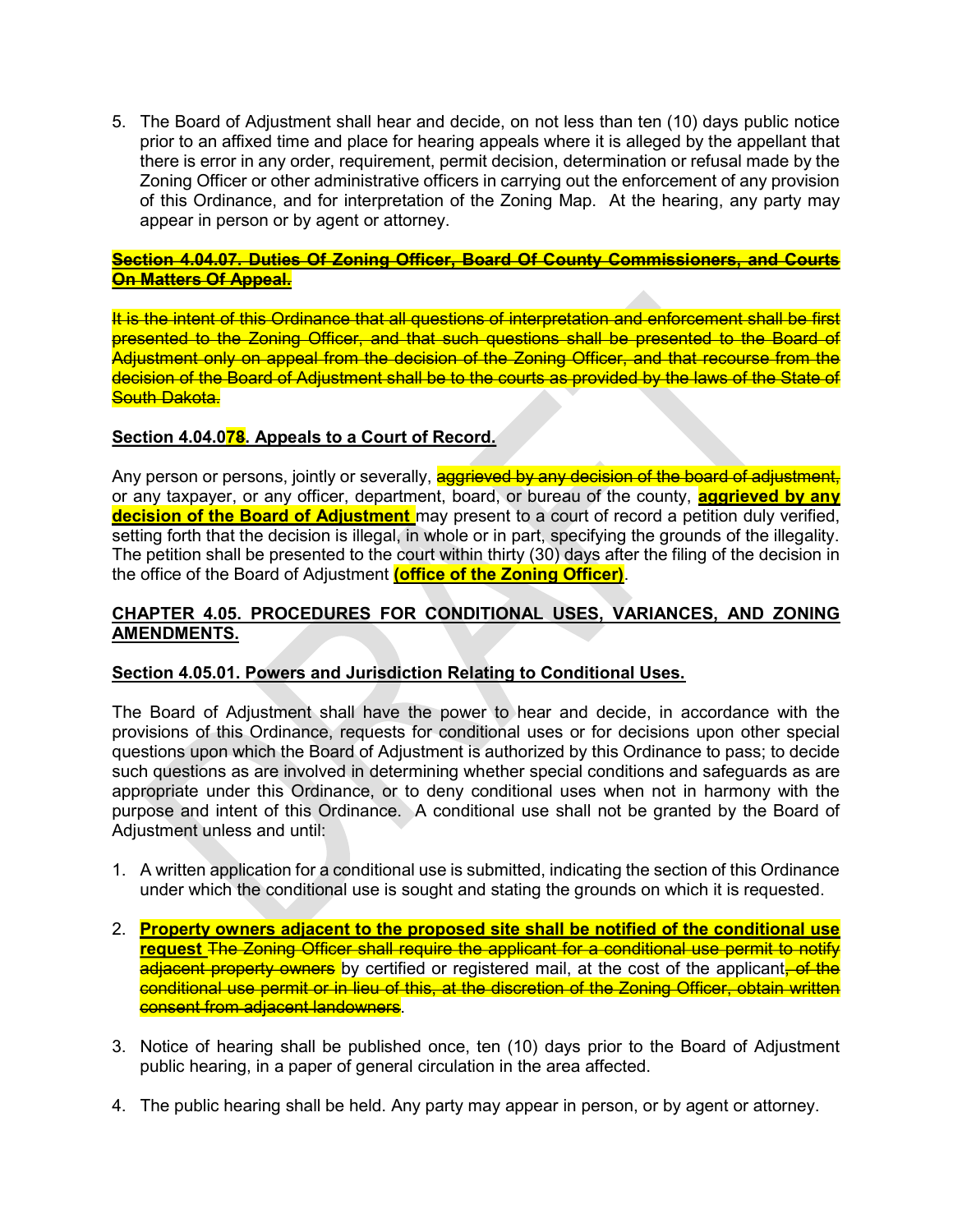- 5. The Board of Adjustment shall make a finding that it is empowered under the section of this Ordinance described in the application to grant the conditional use, and that the granting of the conditional use will not adversely affect the public interest.
- 6. The **Before** granting of any conditional use, by the Board of Adjustment shall **be based upon** make written findings certifying compliance with the specific rules governing individual conditional uses and that satisfactory provision and arrangements have been made concerning the following, where applicable:
	- a. Entrance and exit to property and proposed structures thereon with particular reference to automotive and pedestrian safety and convenience, traffic flow and control, and access in case of fire or catastrophe.
	- b. Off-street parking and loading areas where required, with particular attention to the items in (a) above and the economic, noise, glare or other effects of the conditional use on adjoining properties and properties generally in the district.
	- c. Utilities refuse and service areas, with reference to locations, availability, and compatibility.
	- d. Screening and buffering with reference to type, dimensions and character.
	- e. Signs, if any, and proposed exterior lighting with reference to glare, traffic safety, economic effect and compatibility and harmony with properties in the district.
	- **Required vards and other open space.**
	- g. General compatibility with adjacent properties and other property in the district.
	- a. Access:
		- i. The roads providing access to the property shall be determined to be adequate to meet the transportation demands of the proposed conditional use. The Board of Adjustment may require the applicant to enter into a written contract with the applicable road authority regarding the upgrading and continued maintenance of any roads used for conditional use requested prior to issuance of a Conditional Use Permit.
		- ii. Reasonable provisions have been made for safe vehicular and pedestrian entrance and exit of the property for daily and emergency traffic.
	- b. Parking and internal traffic:
		- i. The parking areas and driveways will be covered in materials appropriate for the internal traffic generated by the use.
		- ii. The number of parking spaces is appropriate for the proposed use of the property.
	- c. Utilities and refuse:
		- i. The manner by which electricity, water, sewer, natural gas and other utilities will be provided has been described.
		- ii. Consideration has been given to the location of refuse and service areas and manner for disposing of trash, junk, or other debris.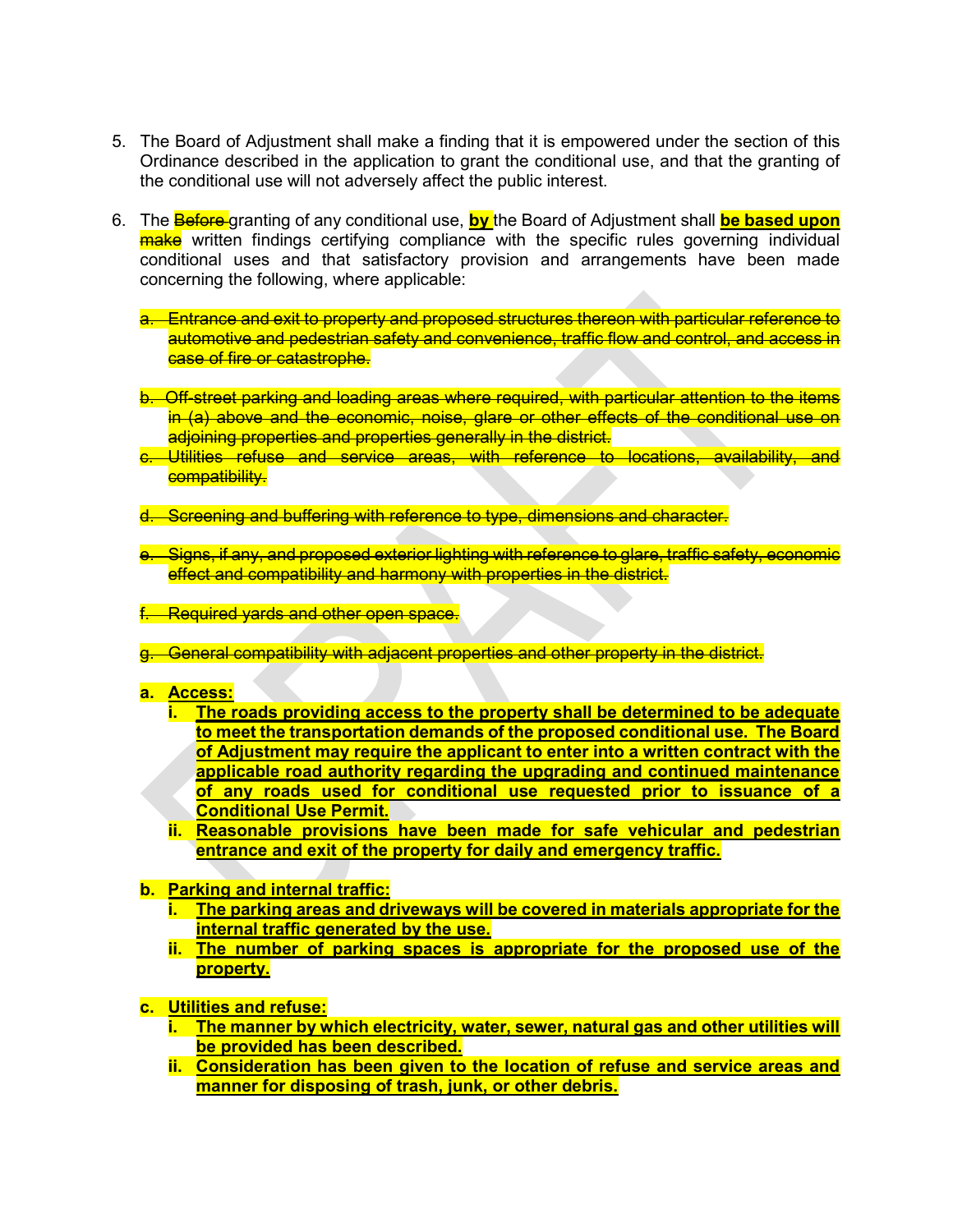- d. Screening, buffering, and open space:
	- i. The type, dimensions, and character of any fences, walls, hedges or other materials used for screening; and/or open space is appropriate for the proposed use in reference the specific property.
- e. Lighting:
	- i. Lights associated with the use will not create a nuisance nor distract traffic.
	- ii. Brightness, intensity, glare of lights will be similar to lighting which would be customarily used for permitted uses in the applicable zoning district.
- f. General compatibility with adjacent properties and other property in the district.
	- i. Any use listed as a Conditional Use is generally compatible in the district it is listed in.
	- ii. General compatibility is used when prescribing conditions for approval of a permit.
- 7. In granting any conditional use, the Board of Adjustment may prescribe appropriate conditions and safeguards in conformity with this regulation. Violation of such conditions and safeguards, when made a part of the terms under which the variance is granted, shall be deemed a violation of this regulation and punishable under the terms of this regulation
- 8. The concurring vote of **two-thirds (2/3) of the present and voting five (5)** members of the Board of Adjustment is required to pass any application for a Conditional Use.
- 9. **Unless otherwise specified by the Board of Adjustment**, a conditional use permit shall expire one (1) year from the date upon which it becomes effective if no work has commenced. Upon written request to the Board of Adjustment and prior to the conditional use permit expiration date, a one (1) year time extension for the conditional use may be granted by the **Board of Adjustment.**

#### Section 4.05.02. Powers and Jurisdiction Relating to Variances.

The Board of Adjustment shall have the power, where, by reason of exception, narrowness, shallowness or shape of a specific piece of property at the time of the enactment of this Ordinance, or by reason of exceptional topographic conditions or other extraordinary and exceptional situation or condition of such piece of property, the strict application of any regulation under this Ordinance would result in peculiar and exceptional practical difficulties to, or exceptional and undue hardships upon, the owner of such property, to authorize, upon an appeal relating to the property, a variance from such strict application so as to relieve such difficulties or hardship, if such relief may be granted without substantially impairing the intent and purpose of this Ordinance. A variance shall not be granted by the Board of Adjustment unless and until:

- 1. A written application for a variance is submitted, indicating the section of this Ordinance under which the variance is sought and stating the grounds on which it is requested.
- 2. Property owners adjacent to the proposed site shall be notified of the variance request The Zoning Officer may require the applicant for a variance to notify adjacent property owners by certified or registered mail, at the expense of the applicant, of the variance request or in lieu of this, at the discretion of the Zoning Officer, obtain written consent from adjacent landowners.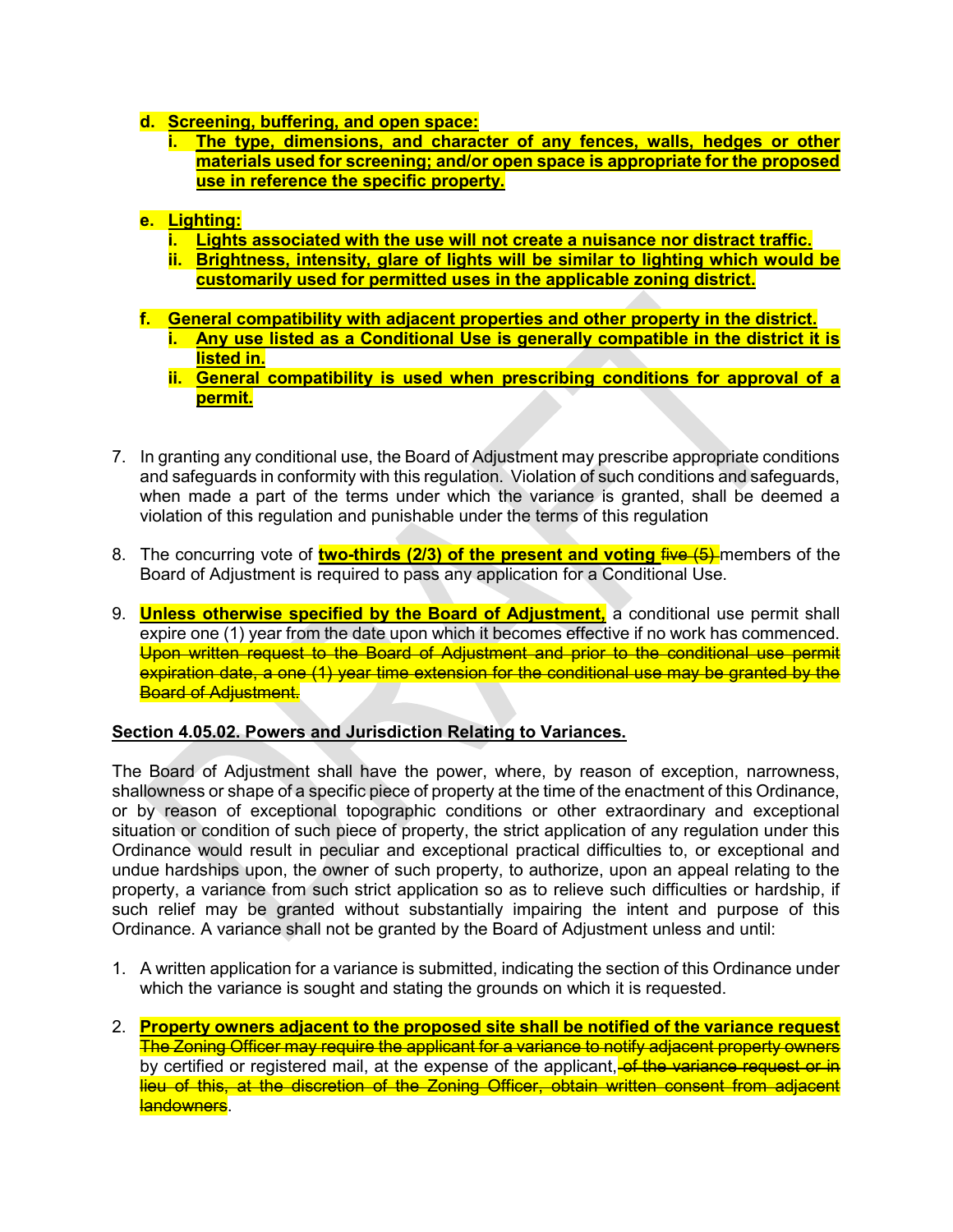- 3. Notice of hearing shall be published once, ten (10) days prior to the Board of Adjustment public hearing, in a paper of general circulation in the area affected.
- 4. The public hearing shall be held. Any party may appear in person, or by agent or attorney.
- 5. The Board of Adjustment shall make a finding that it is empowered under the section of this Ordinance described in the application to grant the variance, and that the granting of the variance will not adversely affect the public interest. A variance from the terms of this ordinance shall not be granted if the following occur:
	- a. There are no special conditions and circumstances exist which are peculiar to the land, structure or building involved, and which are applicable to other land, structures, or buildings in the same district;
	- b. The literal interpretation of the provisions of this ordinance would not deprive the applicant of rights commonly enjoyed by other properties in the same district under the terms of this ordinance;
	- c. The special conditions and circumstances do result from the actions of the applicant;
	- d. Financial disadvantage of the property owner shall not constitute conclusive proof of unnecessary hardship within the purposes of zoning.
	- e. The granting the variance request would confer on the applicant any special privilege that is denied by this ordinance to other lands, structures, or buildings in the same district.
	- f. No nonconforming use of neighboring lands, structures, or buildings in the same district, and no permitted or nonconforming use of lands, structures, or buildings in other districts shall be considered grounds for the issuance of a variance.
- 6. In granting any variance, the Board of Adjustment may prescribe appropriate conditions and safeguards in conformity with this regulation. Violation of such conditions and safeguards, when made a part of the terms under which the variance is granted, shall be deemed a violation of this regulation and punishable under the terms of this regulation.
- 7. Under no circumstances shall the Board of Adjustment grant a variance to allow a use not permissible under the terms of this regulation in the district involved, or any use expressly or by implication prohibited by the terms of this regulation in said district.
- 8. The concurring vote of five (5) members of the Board of Adjustment is required to pass any application for a variance.

#### Section 4.05.03. Zoning Amendments.

1. Whenever the public necessity, safety, and general welfare or good zoning practices justifies such action, and after consideration and recommendation by the Planning Commission, as provided herein, the Board of County Commissioners may change zoning district boundaries, use groups, or the regulations established by this ordinance. A proposed change of zoning district boundaries or regulations may be initiated *in the following manners: by*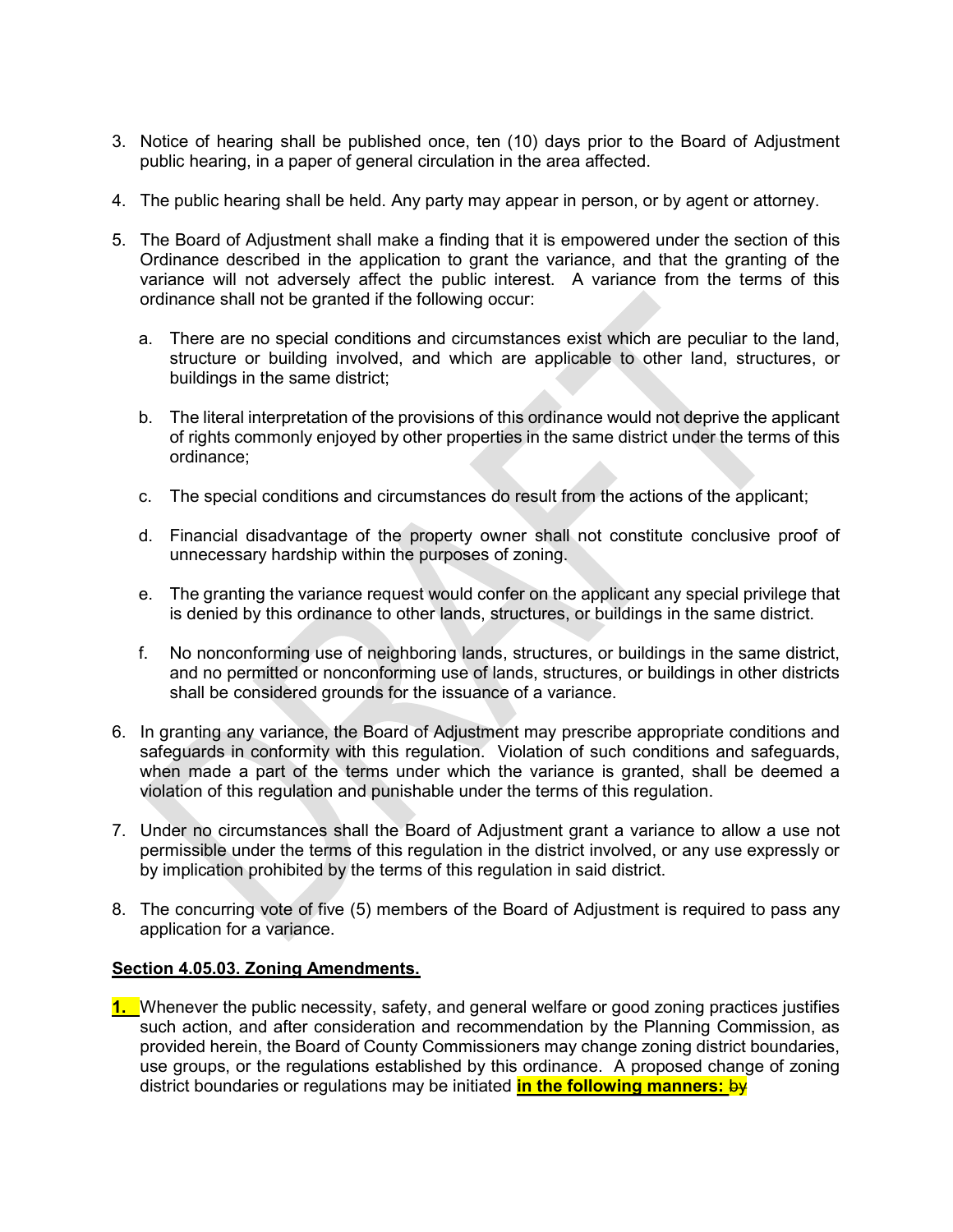- a. The Board of County Commissioners, may direct the Planning Commission, to consider a change or by application of zoning district boundaries or regulations
- b. The Planning Commission may initiate a change of zoning district boundaries or regulations;
- c. One (1) or more of the owners of property within the area requested proposed to be rezoned. may present a request to change the zoning district boundaries;
- d. Initiated petitions which create specifying and requesting amendments to the requiations of this ordinance are required to submit containing signatures of twenty (20thirty (30) percent of the landowners in the zoning district or districts requesting change may be presented to the Zoning Official.
- 2. Unless otherwise provided for in these regulations, any change in these regulations, shall require Board of County Commissioners approval of an ordinance describing said changes. The Board of County Commissioners may not consider said ordinance until the Planning Commission has delivered a recommendation to either approve or not approve said ordinance amendment.
- **1.3.** The following procedure for requesting a Zoning Amendment or Zoning District Boundary Change shall be followed:
- 4. The landowner or other person(s) requesting the Amendment/Boundary change shall complete an application, available from the Zoning Officer. Completed applications shall be returned to the Zoning Officer for review. To be considered by the Planning Commission and Board of County Commissioners, the application form shall be completed and shall be accompanied by the following items:
	- a. Any required attachments and fees, including Registered or Certified Mail.
	- b. Any additional information, as requested by the Zoning Officer, as lawfully may be required to determine conformance with and provide for enforcement of this ordinance.
	- c. The Zoning Officer shall review the application, and shall forward a summary of the application, and his/her comments regarding said application, to the Planning Commission for their review.
	- d. The Zoning Officer shall set the date, time, and place for public hearings to be held by the Planning Commission and Board of County Commissioners. The Zoning Officer shall publish notice of the public hearing in a newspaper of general circulation in the area affected by the proposed amendment; such notice shall be published not less than ten (10) days prior to each board's (Planning and Zoning, Board of County Commissioners) public hearing. If the proposed amendment will change the boundaries of a zoning district, the Zoning Officer shall notify all owners of property within two hundred fifty (250) feet of the proposed boundary change, by Registered or Certified Mail at the expense of the applicant, at least one (1) week before the public hearing.
	- e. The public hearing shall be held. Any person may appear in person, or by agent or attorney. Minutes of the public hearing shall be recorded and kept in the records of the Planning Commission.